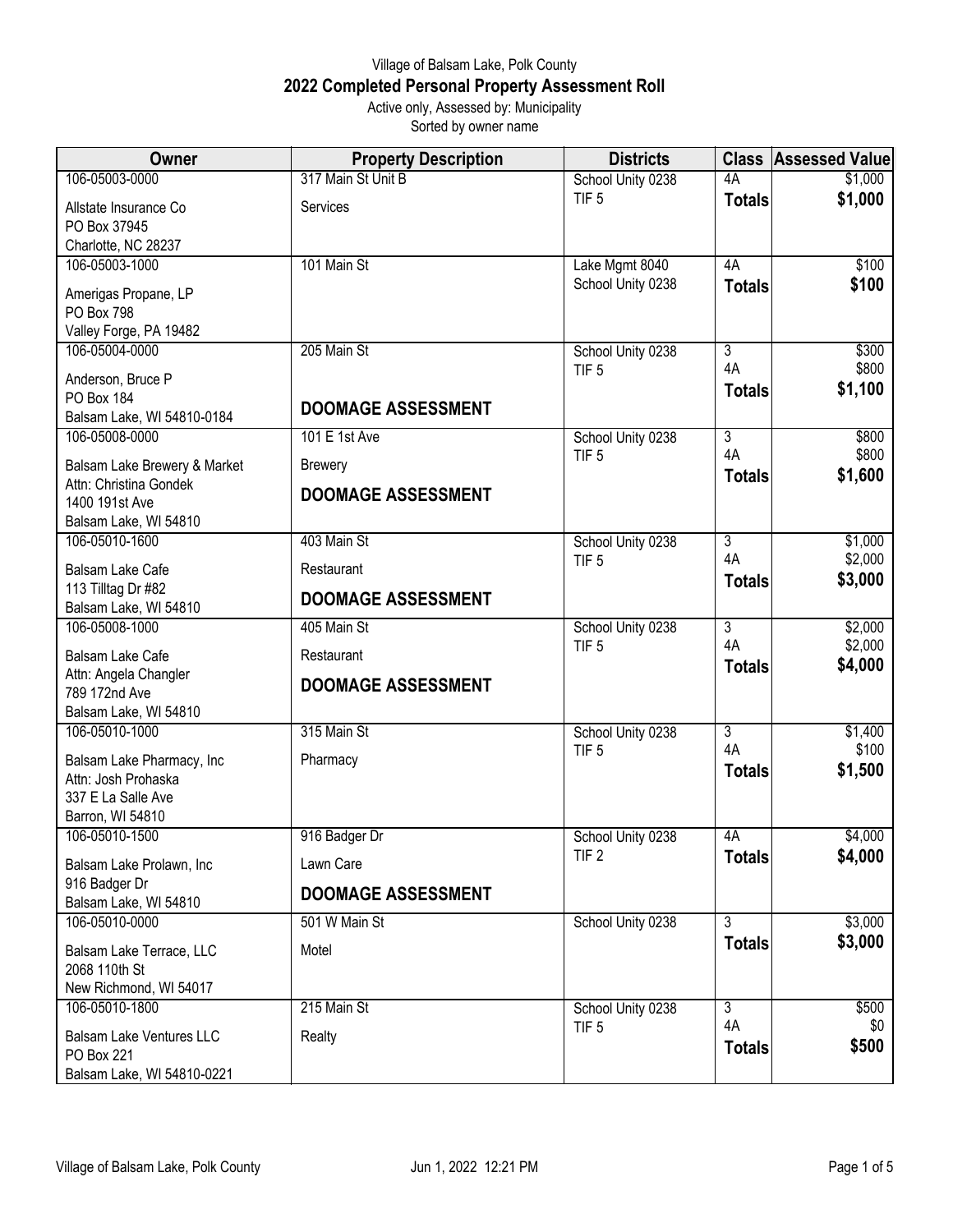| Owner                                               | <b>Property Description</b> | <b>Districts</b>                      |                           | <b>Class Assessed Value</b> |
|-----------------------------------------------------|-----------------------------|---------------------------------------|---------------------------|-----------------------------|
| 106-05010-5000                                      | 111 Main St                 | School Unity 0238                     | 3                         | \$13,300                    |
| <b>Barred Owl LLC</b>                               | Bar & Grill                 | TIF <sub>5</sub>                      | 4A<br><b>Totals</b>       | \$200<br>\$13,500           |
| PO Box 352<br>Balsam Lake, WI 54810-0352            | <b>DOOMAGE ASSESSMENT</b>   |                                       |                           |                             |
| 106-05012-0000                                      | 201 W Main St               | School Unity 0238                     | $\overline{\overline{3}}$ | \$800                       |
| <b>Bos Realty Group</b>                             | Realty                      | TIF <sub>5</sub>                      | 4A                        | \$400                       |
| Attn: Curtis Nelson                                 |                             |                                       | <b>Totals</b>             | \$1,200                     |
| 2197 84th Ave                                       | <b>DOOMAGE ASSESSMENT</b>   |                                       |                           |                             |
| Osceola, WI 54020<br>106-05011-0000                 | 904 W Main St               | School Unity 0238                     | $\overline{3}$            | \$2,800                     |
|                                                     |                             |                                       | <b>Totals</b>             | \$2,800                     |
| Century 21 Affiliated<br>PO Box 16                  | Realty                      |                                       |                           |                             |
| Amery, WI 54001                                     | <b>DOOMAGE ASSESSMENT</b>   |                                       |                           |                             |
| 106-05014-0000                                      | 904 W Main St               | School Unity 0238                     | 4A                        | \$2,000                     |
| <b>Currahee Custom Homes</b>                        | Construction                |                                       | <b>Totals</b>             | \$2,000                     |
| Attn: Keith Duffce<br>904 W Main St                 | <b>DOOMAGE ASSESSMENT</b>   |                                       |                           |                             |
| Balsam Lake, WI 54810                               |                             |                                       |                           |                             |
| 106-05013-0700                                      | 911 Frontage Rd             | School Unity 0238                     |                           |                             |
| <b>Dalles Electricians</b>                          | <b>Electric Service</b>     | TIF <sub>2</sub>                      | <b>Totals</b>             |                             |
| Attn: Joe Jerrick                                   |                             |                                       |                           |                             |
| 911 Frontage Rd<br>Balsam Lake, WI 54810            |                             |                                       |                           |                             |
| 106-05013-1000                                      | (scattered)                 | School Unity 0238                     | $\overline{3}$            | \$2,100                     |
| DirecTV, LLC                                        | Satellite TV                |                                       | <b>Totals</b>             | \$2,100                     |
| Attn: Kroll LLC                                     |                             |                                       |                           |                             |
| PO Box 2789<br>Addison, TX 75001                    |                             |                                       |                           |                             |
| 106-05013-1600                                      | (scattered)                 | School Unity 0238                     | 4A                        | \$1,700                     |
| <b>DISH Network LLC</b>                             | Satellite TV                |                                       | <b>Totals</b>             | \$1,700                     |
| PO Box 6623                                         |                             |                                       |                           |                             |
| Englewood, CO 80155                                 |                             |                                       |                           |                             |
| 106-05014-0020                                      | 909 Frontage Rd             | School Unity 0238<br>TIF <sub>2</sub> | 3<br>4A                   | \$40,900<br>\$400           |
| Family Dollar Stores of WI                          | Retail                      |                                       | <b>Totals</b>             | \$41,300                    |
| d.b.a. Family Dollar Store #07435<br>Attn: Dept 120 |                             |                                       |                           |                             |
| PO Box 460389                                       |                             |                                       |                           |                             |
| Houston, TX 77056                                   |                             |                                       |                           |                             |
| 106-05001-0001                                      | 100 Mill St                 | School Unity 0238                     | $\overline{3}$<br>4A      | \$9,500<br>\$3,200          |
| First National Bank of Baldwin<br>PO Box 2060       | Bank                        |                                       | <b>Totals</b>             | \$12,700                    |
| Baldwin, WI 54002                                   |                             |                                       |                           |                             |
| 106-05018-5000                                      | 400 Main St                 | School Unity 0238                     | 3                         | \$6,800                     |
| Great America Financial Services, Corp              | Leasing                     |                                       | <b>Totals</b>             | \$6,800                     |
| 625 1st Street SE Ste 800                           |                             |                                       |                           |                             |
| Cedar Rapids, IA 52401                              |                             |                                       |                           |                             |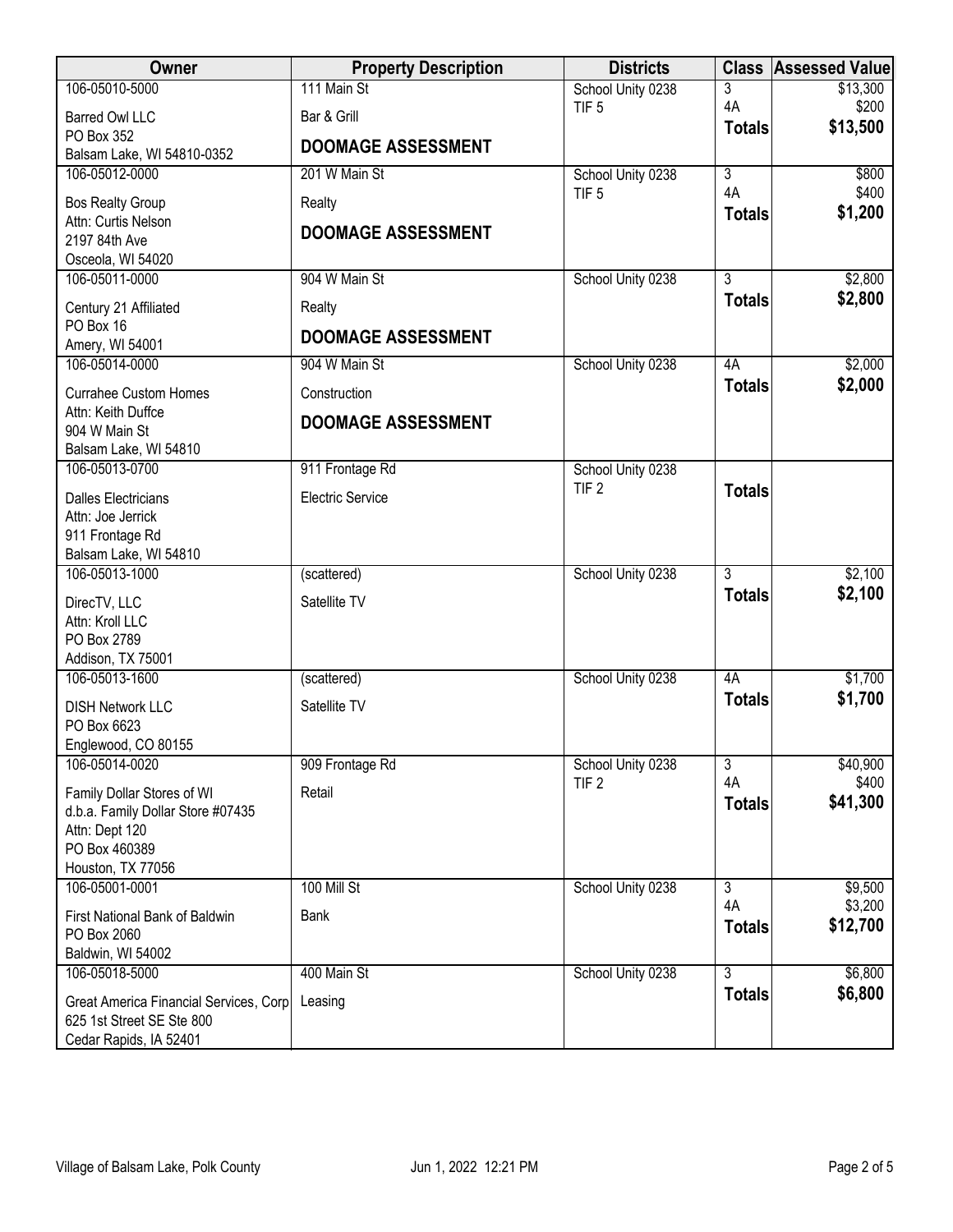| Owner                                                                                                              | <b>Property Description</b>            | <b>Districts</b>                      |                      | <b>Class Assessed Value</b> |
|--------------------------------------------------------------------------------------------------------------------|----------------------------------------|---------------------------------------|----------------------|-----------------------------|
| 106-05019-3000                                                                                                     | 317B Main St                           | School Unity 0238                     |                      | \$3,200                     |
| Hansen Insurance Services, Inc<br>Attn: Roberta Hansen<br>PO Box 460<br>317B Main St<br>Balsam Lake, WI 54810-0460 | Insurance Sales & Service              | TIF <sub>5</sub>                      | <b>Totals</b>        | \$3,200                     |
| 106-05020-1000                                                                                                     | 907 Frontage Rd                        | School Unity 0238                     | $\overline{3}$       | \$14,300                    |
| Hardware Hank<br>Attn: Ryan Flaherty<br>907 Frontage Rd<br>Balsam Lake, WI 54810-0187                              | Retail                                 | TIF <sub>2</sub>                      | <b>Totals</b>        | \$14,300                    |
| 106-05022-0000                                                                                                     | 105 Main St                            | School Unity 0238<br>TIF <sub>5</sub> | $\overline{3}$<br>4A | \$800<br>\$400              |
| HopSack                                                                                                            | Retail                                 |                                       | <b>Totals</b>        | \$1,200                     |
| Attn: Jerry Szykulski<br>14440 Azurite St NW<br>Ramsey, MN 55303                                                   | <b>DOOMAGE ASSESSMENT</b>              |                                       |                      |                             |
| 106-05021-0000                                                                                                     | 109 Main St                            | School Unity 0238                     | $\overline{3}$       | \$800                       |
| Indianhead Chiropractic<br>Attn: Bradley Kothlow<br>PO Box 190                                                     | <b>Chiropractic Services</b>           | TIF <sub>5</sub>                      | 4A<br><b>Totals</b>  | \$100<br>\$900              |
| Balsam Lake, WI 54810-0190                                                                                         |                                        |                                       |                      |                             |
| 106-05021-0100<br>Indianhead Supper Club Inc                                                                       | 107 Indianhead Shores Dr<br>Restaurant | Lake Mgmt 8040<br>School Unity 0238   | $\overline{3}$<br>4A | \$4,200<br>\$100<br>\$4,300 |
| Attn: Denise Cohen<br>PO Box 189<br>Balsam Lake, WI 54810-0189                                                     |                                        |                                       | <b>Totals</b>        |                             |
| 106-05025-0000                                                                                                     | 305 Main St                            | School Unity 0238                     | $\overline{3}$       | \$29,000                    |
| Irwin, Kevin<br>d.b.a. Doc's Pub & Eatery<br>PO Box 515<br>Balsam Lake, WI 54810                                   | Bar & Grill                            | TIF <sub>5</sub>                      | 4A<br><b>Totals</b>  | \$200<br>\$29,200           |
| 106-05006-0000                                                                                                     | 104 E 1st Ave                          | School Unity 0238                     | $\overline{3}$       | \$4,800                     |
| KJ's New North                                                                                                     | Ice Cream Shoppe                       |                                       | 4A                   | \$200                       |
| Attn: Missie Aberle                                                                                                | <b>DOOMAGE ASSESSMENT</b>              |                                       | <b>Totals</b>        | \$5,000                     |
| PO Box 173                                                                                                         |                                        |                                       |                      |                             |
| Balsam Lake, WI 54810<br>106-05060-0000                                                                            | 311 Main St                            | School Unity 0238                     | $\overline{3}$       | \$400                       |
| Maxx Salon                                                                                                         | Hair Salon                             | TIF <sub>5</sub>                      | 4A<br><b>Totals</b>  | \$400<br>\$800              |
| Attn: Kristina Skow<br>1908 100th St                                                                               | <b>DOOMAGE ASSESSMENT</b>              |                                       |                      |                             |
| Balsam Lake, WI 54810                                                                                              |                                        |                                       |                      |                             |
| 106-05043-0000                                                                                                     | 101 Main St                            | School Unity 0238                     | $\overline{3}$       | \$46,100                    |
| Minit Mart LLC<br>PO Box 4900<br>Scottsdale, AZ 85261                                                              | Gas Station/Convenience Store          | TIF <sub>5</sub>                      | 4A<br><b>Totals</b>  | \$3,000<br>\$49,100         |
| 106-05061-0000                                                                                                     | 615 N State Hwy 46                     | <b>Fire District</b>                  | $\overline{AB}$      | \$40,200                    |
| Nova J Reed Trust<br>615 State Road 46 North<br>Balsam Lake, WI 54810-9016                                         | Campground Improvements                | Lake Mgmt 8040<br>School Unity 0238   | <b>Totals</b>        | \$40,200                    |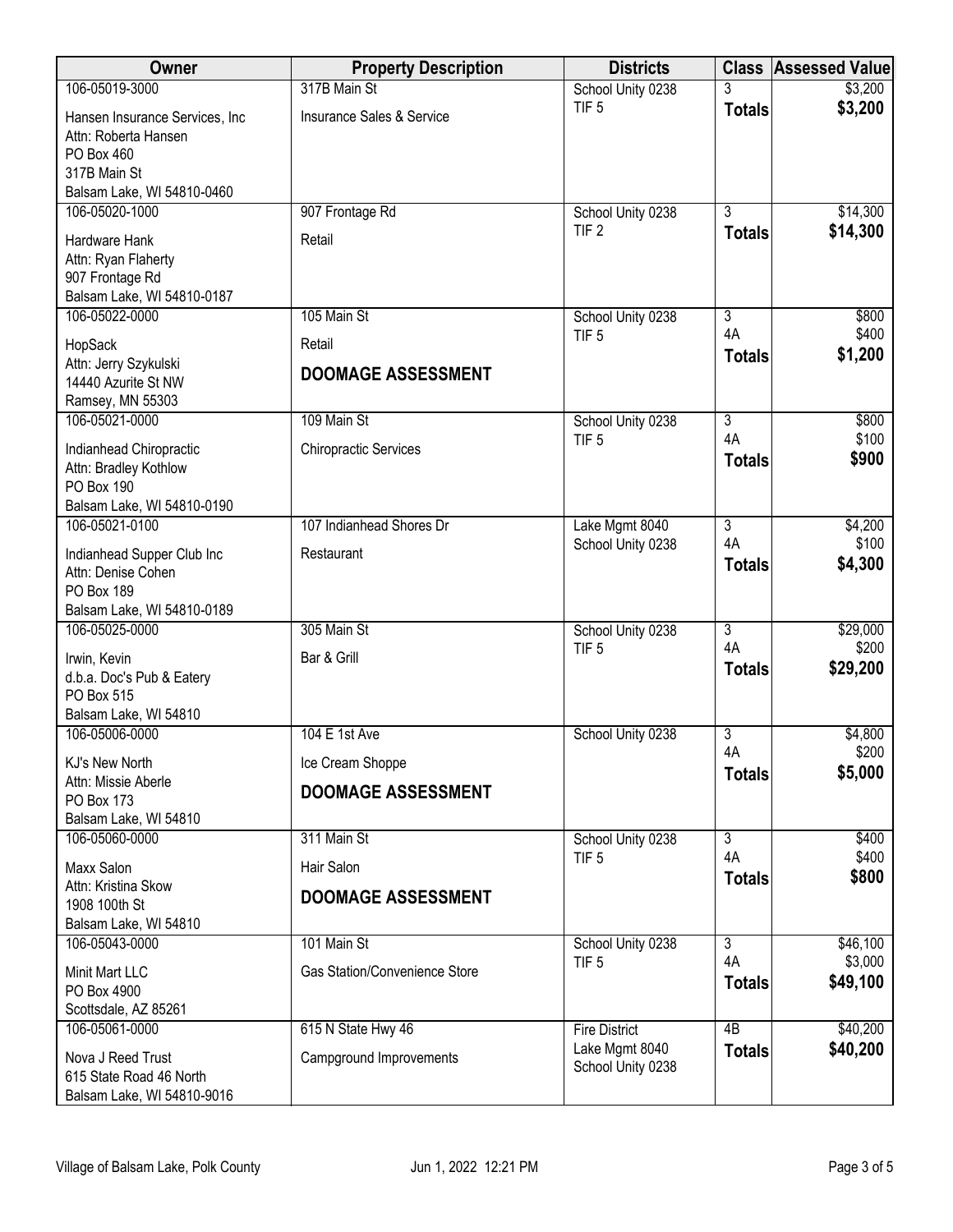| Owner                                           | <b>Property Description</b> | <b>Districts</b>                    | <b>Class</b>         | <b>Assessed Value</b> |
|-------------------------------------------------|-----------------------------|-------------------------------------|----------------------|-----------------------|
| 106-05063-0000                                  | 100 Main St                 | School Unity 0238                   |                      | \$200                 |
| NuCO2 Supply LLC                                | Services                    |                                     | <b>Totals</b>        | \$200                 |
| Attn: Tax Dept                                  |                             |                                     |                      |                       |
| 10 Riverview Dr<br>Danbury, CT 06810            |                             |                                     |                      |                       |
| 106-05034-0500                                  | 317 Main St                 | School Unity 0238                   | $\overline{3}$       | \$2,000               |
| Pitney Bowes Global Financial Services          | Leasing                     |                                     | <b>Totals</b>        | \$2,000               |
| LLC                                             |                             |                                     |                      |                       |
| 5310 Cypress Center Dr                          |                             |                                     |                      |                       |
| Tampa, FL 33609                                 |                             |                                     |                      |                       |
| 106-05034-2000                                  | 215 Main St                 | School Unity 0238                   | 3<br>4A              | \$500<br>\$100        |
| Polk County Abstract & Title Services In        | Abstract                    |                                     | <b>Totals</b>        | \$600                 |
| PO Box 607                                      |                             |                                     |                      |                       |
| St Croix Falls, WI 54024<br>106-05037-0000      | 252 County Rd I             | Lake Mgmt 8040                      | $\overline{3}$       | \$9,600               |
|                                                 |                             | School Unity 0238                   | 4A                   | \$4,000               |
| Reed's Sunnyside<br>Attn: Gary Reed             | Marina                      |                                     | <b>Totals</b>        | \$13,600              |
| 252 Cty Rd I                                    | <b>DOOMAGE ASSESSMENT</b>   |                                     |                      |                       |
| Balsam Lake, WI 54810                           |                             |                                     |                      |                       |
| 106-05040-0000                                  | 309 W Main St               | School Unity 0238                   | $\overline{3}$       | \$3,900               |
| Sapphire Realty                                 | Realty                      |                                     | 4A                   | \$300                 |
| Attn: Jena Paquette                             |                             |                                     | <b>Totals</b>        | \$4,200               |
| 205 Basil St                                    |                             |                                     |                      |                       |
| Balsam Lake, WI 54810<br>106-05043-1000         | 1005 W Main St              | School Unity 0238                   | $\overline{3}$       | \$1,000               |
|                                                 |                             |                                     | <b>Totals</b>        | \$1,000               |
| Securus Technologies<br>Attn: KE Andrews & Co   |                             |                                     |                      |                       |
| 2424 Ridge Rd                                   |                             |                                     |                      |                       |
| Rockwall, TX 75087                              |                             |                                     |                      |                       |
| 106-05043-0100                                  | 101 Perrymound Rd           | School Unity 0238                   | 1<br>3               | \$200                 |
| Stark, Dave                                     |                             |                                     | <b>Totals</b>        | \$200<br>\$400        |
| d.b.a. Perry Mound Rentals                      |                             |                                     |                      |                       |
| 101 Perrymound Rd<br>Balsam Lake, WI 54810-9001 |                             |                                     |                      |                       |
| 106-05043-5000                                  | 218 Main St                 | School Unity 0238                   | $\overline{3}$       | \$2,300               |
| Subway                                          | Fast Food                   | TIF <sub>5</sub>                    | 4A                   | \$100                 |
| Attn: Krista Struck                             |                             |                                     | <b>Totals</b>        | \$2,400               |
| PO Box 257                                      |                             |                                     |                      |                       |
| Frederic, WI 54837                              |                             |                                     |                      |                       |
| 106-05030-0000                                  | 264 County Rd I             | Lake Mgmt 8040<br>School Unity 0238 | $\overline{3}$<br>4A | \$5,400<br>\$6,400    |
| Sunsets at Paradise                             | Restaurant                  |                                     | <b>Totals</b>        | \$11,800              |
| Attn: The Baugus Group<br>5810 Archer Ln N      | <b>DOOMAGE ASSESSMENT</b>   |                                     |                      |                       |
| Plymouth, MN 55446                              |                             |                                     |                      |                       |
| 106-05029-0000                                  | 314 Main St                 | School Unity 0238                   |                      |                       |
| Sunshine Community Fitness Center               | <b>Fitness Center</b>       | TIF <sub>6</sub>                    | <b>Totals</b>        |                       |
| Attn: Alissa Coomer                             |                             |                                     |                      |                       |
| 314 Main St                                     |                             |                                     |                      |                       |
| Balsam Lake, WI 54810                           |                             |                                     |                      |                       |